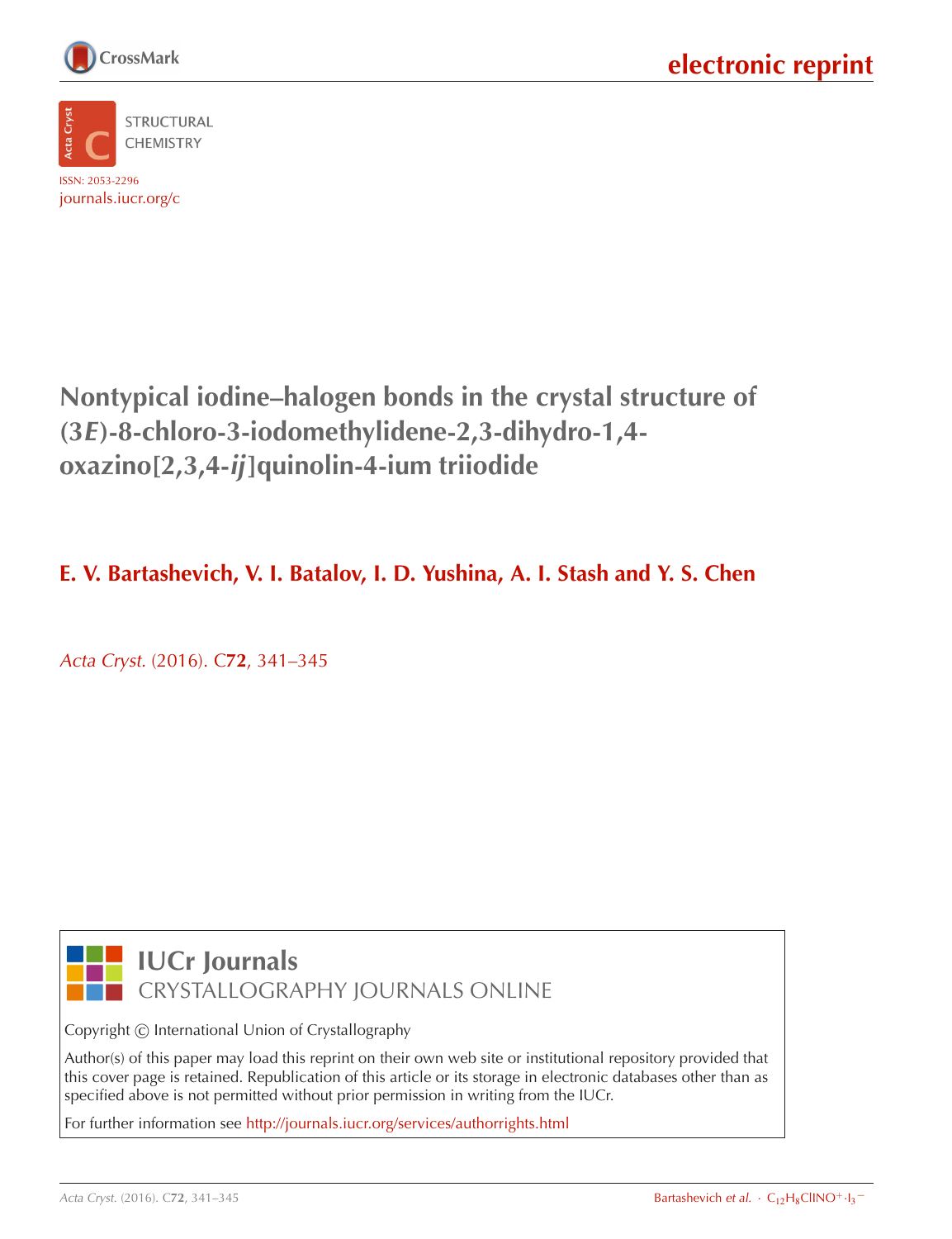

Received 15 February 2016 Accepted 8 March 2016

Edited by V. Langer, Chalmers University of Technology, Sweden

Keywords: halogen bond; dihydrooxazinoquinolinium triiodide; triiodide–triiodide interactions; Raman spectra; thermal analysis; crystal structure; synchrotron study.

CCDC reference: 1459305

Supporting information: this article has supporting information at journals.iucr.org/c



 $\odot$  2016 International Union of Crystallography

## Nontypical iodine–halogen bonds in the crystal structure of (3E)-8-chloro-3-iodomethylidene-2,3-dihydro-1,4-oxazino[2,3,4-ij]quinolin-4-ium triiodide

### E. V. Bartashevich,  $a^*$  V. I. Batalov, a I. D. Yushina, a A. I. Stash b and Y. S. Chen<sup>c</sup>

a Faculty of Chemistry, South Ural State University, Lenin Prospect 76, Chelyabinsk 454080, Russian Federation, b Laboratory of Oxide Materials, Karpov Institute of Physical Chemistry, Vorontsovo Pole St. 10, Moscow 105064, Russian Federation, and <sup>e</sup>The University of Chicago, 5801 S Ellis Ave, Chicago, Illinois 60637, USA. \*Correspondence e-mail: kbartash@yandex.ru

Two kinds of iodine–iodine halogen bonds are the focus of our attention in the crystal structure of the title salt,  $C_{12}H_8CIINO^+ \cdot I_3^-$ , described by X-ray diffraction. The first kind is a halogen bond, reinforced by charges, between the I atom of the heterocyclic cation and the triiodide anion. The second kind is the rare case of a halogen bond between the terminal atoms of neighbouring triiodide anions. The influence of relatively weakly bound iodine inside an asymmetric triiodide anion on the thermal and Raman spectroscopic properties has been demonstrated.

#### 1. Introduction

Halogen bonds fulfill a major function in the crystal structure formation of a wide range of halogenated organic compounds (Metrangolo et al., 2008; Gilday et al., 2015). Halogen bonding is defined as the electrostatic attraction between a nucleophilic region of any atom and the region with increased electrostatic potential that is formed on a halogen atom in the direction of the extension of its covalent bond with another atom (Desiraju et al., 2013). Heterocyclic cations containing covalently bonded iodine have demonstrated a predisposition to halogen bonding with oligo- or polyiodide anions in crystals (Bartashevich et al., 2014). Such iodine-saturated compounds composed of an organic cation and a polyiodide anion with iodine storage features can be used as iodophors for water disinfection (Punyani et al., 2006). The practical importance of compounds with iodine–iodine halogen bonds makes it of interest to study the nature of such interactions in crystals. Hence, identification of the factors that are responsible for the strength of iodine retention in crystals seems relevant. Iodinecontaining heterocyclic cations are usually formed during the iodocyclization of alkenylthio(oxy)quinoline esters (Kim, 2008). We have noted earlier (Bartashevich et al., 2015) that the presence of a  $Csp^2 - I$  fragment in the organic part inevitably leads to 'reinforced-by-charges' halogen bonding between a heterocyclic cation and an oligoiodide anion. If the counter-ions are triiodide ions, then the electron-donor atoms are the terminal atoms of the triiodide anions.

The halogen–halogen noncovalent interactions are the focus of our attention in the crystal structure of the title salt, (3E)-8-chloro-3-iodomethylidene-2,3-dihydro-1,4-oxazino-  $[2,3,4-ij]$ quinolin-4-ium triiodide,  $(1)$ . The following dilemma was of primary interest: the halogen-substituted heterocyclic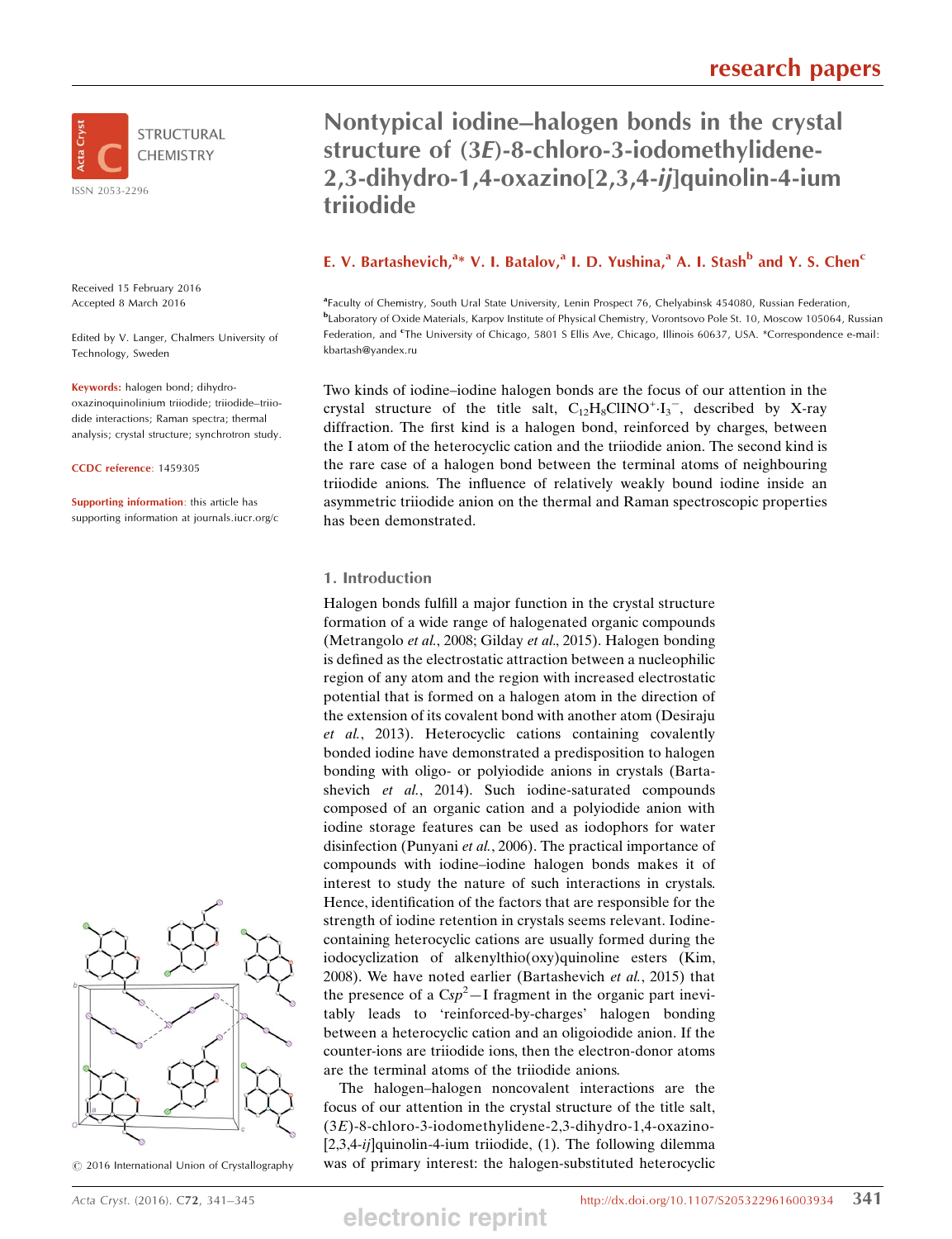## research papers

| Table 1               |  |
|-----------------------|--|
| Experimental details. |  |

| Crystal data                                                          |                                      |
|-----------------------------------------------------------------------|--------------------------------------|
| Chemical formula                                                      | $C_{12}H_8ClINO^+ \cdot I_3^-$       |
| $M_{\rm r}$                                                           | 725.24                               |
| Crystal system, space group                                           | Monoclinic, $P2_1/n$                 |
| Temperature $(K)$                                                     | 100                                  |
| $a, b, c (\AA)$                                                       | 7.6227 (2), 13.9464 (4), 16.0161 (4) |
| $\beta$ (°)                                                           | 101.6439(7)                          |
| $V(A^3)$                                                              | 1667.62(8)                           |
| Z                                                                     | 4                                    |
| Radiation type                                                        | Synchrotron, $\lambda = 0.41328$ Å   |
| $\mu$ (mm <sup>-1</sup> )                                             | 1.75                                 |
| Crystal size (mm)                                                     | $0.04 \times 0.03 \times 0.01$       |
|                                                                       |                                      |
| Data collection                                                       |                                      |
| Diffractometer                                                        | Bruker APEXII CCD                    |
| Absorption correction                                                 | Multi-scan (SADABS; Bruker,<br>2013) |
| $T_{\min}$ , $T_{\max}$                                               | 0.842, 0.955                         |
| No. of measured, independent and                                      | 45635, 5066, 4500                    |
| observed $[I > 2\sigma(I)]$ reflections                               |                                      |
| $R_{\text{int}}$                                                      | 0.048                                |
| $(\sin \theta/\lambda)_{\text{max}}$ $(\text{\AA}^{-1})$              | 0.714                                |
|                                                                       |                                      |
| Refinement                                                            |                                      |
| $R[F^2 > 2\sigma(F^2)], wR(F^2), S$                                   | 0.016, 0.035, 1.04                   |
| No. of reflections                                                    | 5066                                 |
| No. of parameters                                                     | 172                                  |
| H-atom treatment                                                      | H-atom parameters constrained        |
| $\Delta\rho_{\text{max}}$ , $\Delta\rho_{\text{min}}$ (e $\AA^{-3}$ ) | $0.59, -0.52$                        |

Computer programs: APEX2 (Bruker, 2013), SAINT (Bruker, 2013), SHELXS97 (Sheldrick, 2008), SHELXL2013 (Sheldrick, 2015), SHELXTL (Bruker, 2013), ACD/ ChemSketch (Advanced Chemistry Development Inc., 2015) and SHELXTL (Bruker, 2013).

cation includes both I and Cl atoms, but only iodine participates as an acceptor of electrons in halogen bonding with the triiodide anion. The secondary question was the unusual halogen bond between different terminal atoms of neighbouring triiodide anions, *i.e.*  $I_3$ <sup>-</sup> $\cdots$  $I_3$ <sup>-</sup>. We observed the rare case of a Type II noncovalent interaction (Metrangolo & Resnati, 2014) generated by similarly charged ions. Therefore, we decided to use Raman spectroscopy and thermal analysis techniques in order to study how noncovalent interactions influence the physical properties of the studied salt.

#### 2. Experimental

#### 2.1. Synthesis and crystallization

The title compound was synthesized in two steps from 5-chloroquinolin-8-ol (Sigma–Aldrich). The first step was the routine alkylation of an aromatic phenol. Annealed potassium carbonate (0.690 g, 5 mmol) was added to a solution of 5-chloroquinolin-8-ol (0.449 g, 2.5 mmol) in acetone (20 ml) placed in a round-bottomed flask. The mixture was heated to 323 K with stirring and a solution of allyl bromide (3.18 mmol, 1.25 equivalents) in toluene (0.35 ml, 80%) was added. The resulting mixture was kept at 323 K for 20 h with stirring. The precipitate was filtered off and washed with acetone. The filtrate was evaporated in vacuo and the residue was dissolved in dichloromethane and dried with anhydrous magnesium sulfate. The resulting solution was decanted and the solvent

was evaporated *in vacuo*, giving a brown powder of 5-chloro-8-(prop-2-yn-1-yloxy)quinoline (see Scheme) (yield 0.478 g, 56%).

The second step was the reaction of 5-chloro-8-(prop-2-yn-1-yloxy)quinoline with iodine, giving the heterocyclization product. 5-Chloro-8-(prop-2-yn-1-yloxy)quinoline (0.055 g, 0.25 mmol) was dissolved in dichloromethane (5 ml) and mixed with a solution of iodine (0.191 g, 0.75 mmol) in dichloromethane (5 ml). The resulting mixture was kept in a closed flask at room temperature for 12 h and brown crystals of the final product were collected. The solution was decanted, giving salt (1) (yield 0.174 g, 96%).



#### 2.2. Data collection and refinement

The diffraction study was performed using synchrotron radiation at the ChemMatCARS beam line (ID-15) at the Advanced Photon Source, Argonne National Laboratory (Argonne, IL). The data collection was carried out using a wavelength of  $0.41328 \text{ Å}$  obtained from a diamond (111) monochromator. The minimum exposure time of 0.3 s was not enough to obtain all strong reflections without saturating the CCD detector based on a Bruker 6000 and this led to the loss of seven strong reflections.

Crystal data, data collection and structure refinement details are summarized in Table 1. The coordinates of the H atoms were calculated and refined using a riding model, with  $C-H = 0.99 \text{ Å}$  for methylene H atoms and  $C-H = 0.95 \text{ Å}$ otherwise, and with  $U_{\text{iso}}(H) = 1.2 U_{\text{eq}}(C)$ .

#### 2.3. Thermal analysis and spectroscopic experiment

Thermal analysis data were recorded over the temperature range 298–970 K using Netzsch STA F1 equipment at a heating rate of 10 K min<sup>-1</sup> in corundum crucibles in air.

Raman spectra were recorded on a Triplemate SPEX spectrometer with a CCD detector (LN-1340PB) from Princeton Instruments. The  $632.8$  nm line of an He–Ne<sup>+</sup> laser was used for spectral excitation. The samples were placed in the focal plane of a Zeiss LD Epiplan 40X/0.60 Pol objective with a 2 mm working distance and an aperture of 0.6, which was used for laser beam focusing and the collection of scattered light. The diameter of the laser beam on the sample surface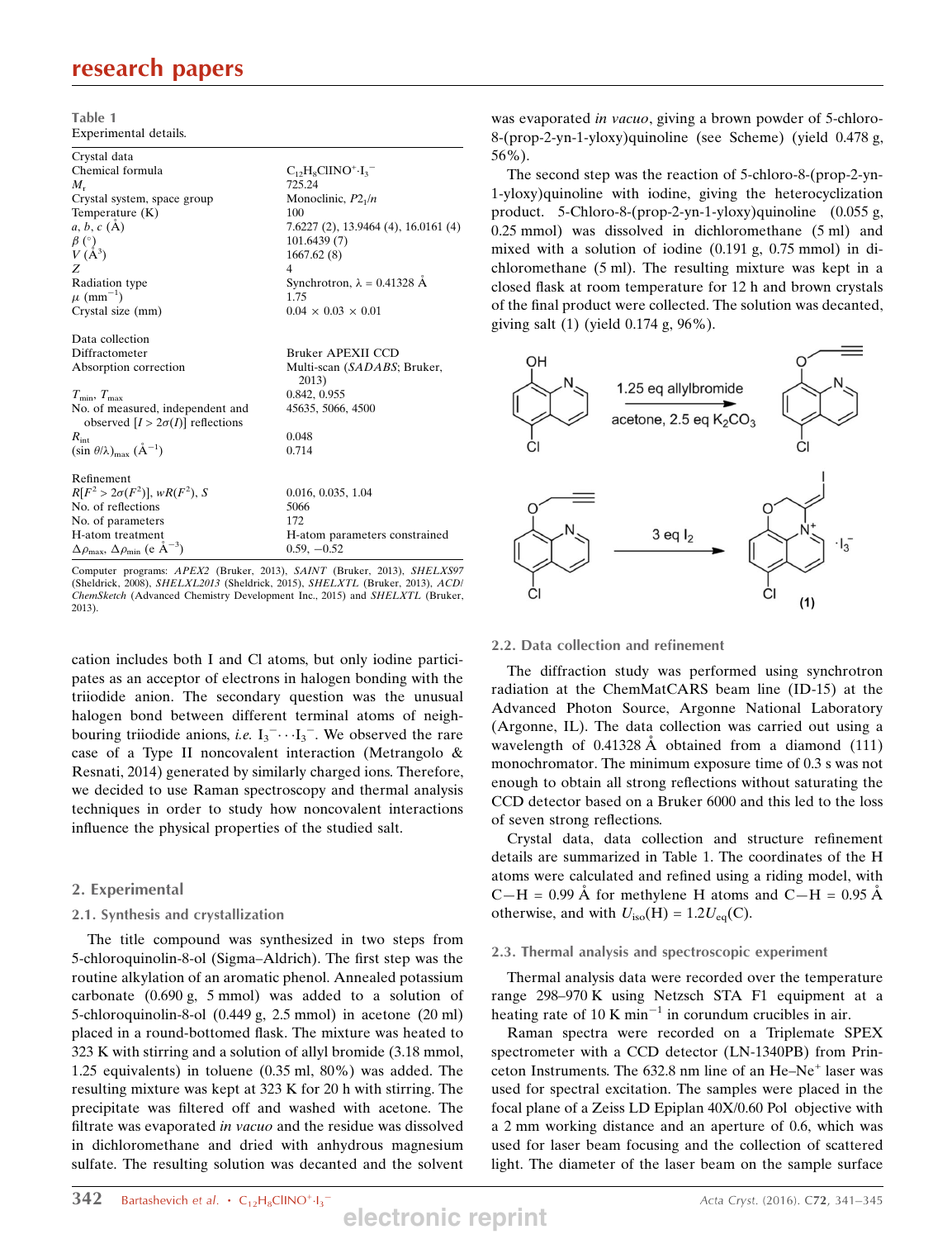was 2  $\mu$ m. The spectra were measured in a 180 $\degree$  backscattering collection geometry with a Raman microscope. All measurements were performed with a spectral resolution of  $2.0 \text{ cm}^{-1}$ . The Raman spectra for the single crystals were analyzed with incident light of 633 nm wavelength when the orientations of the polarization vectors of the incident and scattered light were collinear with the longest morphological direction of a needle-like crystal.

#### 3. Results and discussion

#### 3.1. Structure analysis

In the crystal structure of (1), the interaction between the triiodide anion and a neighboring iodine-containing dihydrooxazinoquinolinium cation is achieved through an  $11 \cdot 14A$ halogen bond of length  $3.7386$  (4) Å [Fig. 1; symmetry code: (*A*)  $x + \frac{1}{2}$ ,  $-y + \frac{3}{2}$ ,  $z + \frac{1}{2}$ . The interaction is almost linear [C12–  $\text{I}1 \cdots \text{I}4A = 173.30 (6)°$  between the  $\sigma$ -hole formed on extension of the C12—I1 covalent bond in the cation and the charge concentration area in the triiodide anion.

Our special attention is drawn to the relatively rare case of halogen bonding between the terminal atoms of neighbouring triiodide anions, *i.e.*  $I_3^- \cdots I_3^-$ . The length of the  $I2 \cdots I4A$ halogen bond between atoms belonging to similarly charged ions is 3.7171 (4) Å, which is shorter than the  $I1 \cdots I4A$ halogen bond, which is reinforced by opposite charges.

Note that zigzag-type chains of triiodide anions are not uncommon (Groenewald et al., 2012) and most of them have an angle between the subunits which is closer to a straight angle (180 $^{\circ}$ ) than to a right angle (90 $^{\circ}$ ) (Miller, 2013). For example, the  $I_6^2$  anion comprises two triiodide anions at an angle of  $163.0^{\circ}$ , and the distance between the terminal I atoms is 3.501  $\AA$  (van Megen & Reiss, 2013). The geometry of such a mutual orientation characterizes Type I contacts (Metrangolo & Resnati, 2014), which are not related to halogen bonds.

For the crystal structure of (1), we consider that the nature of the I2---I4A interaction as a typical halogen bond is beyond doubt. First, the main geometric criterion is satisfied, i.e. the I3—I2---I4A angle between neighbouring triiodide anions in a chain is  $116.989 (11)$ °. Second, the area of charge concentration on the I2 atom is directed towards the  $\sigma$ -hole, which lies on the extension of the I3A—I4A bond of the triiodide anion.

We assume that the possibility of halogen bonding between a pair of triiodide anions, *i.e.*  $I_3 \cdot \cdot \cdot I_3 \cdot$ , is induced by a strong asymmetry of the bonds within the triiodide anion. Since the I2—I3 bond length is  $3.0048(2)$  Å and the I3—I4 bond length is  $2.8708$  (2) Å, the structure of this triiodide anion is close to the formal structure of a diiodine molecule bound to a monoiodide anion. Such a disproportion of the bond lengths in the triiodide anion explains the well-known electron-donating properties of the I2 atom and the fact that the I4 atom acts both as an electron donor in an  $11 \cdots 14A$  halogen bond and as an electron acceptor in an  $I2 \cdots I4A$  halogen bond.

Note that despite the plausible participation of the Cl1 atom in halogen bonding, this is not observed in the crystal structure of salt (1).



Figure 1

The cation and neighbouring anions connected by halogen bonds (dashed lines) in the crystal structure of salt (1). Displacement ellipsoids are drawn at the 50% probability level. [Symmetry code: (A)  $x + \frac{1}{2}$ ,  $-y + \frac{3}{2}$ ,  $z + \frac{1}{2}$ .]

The heterocyclic cations and triiodide anions form a layered packing (Fig. 2), in which a zigzag chain of triiodide anions is accompanied by ribbons of heterocyclic cations. This arrangement is mediated by the halogen bonds discussed above. Within the ribbon of cations, the mirror antipodes of the dihydrooxazinoquinolinium heterocycles alternate with each other. Their chirality is due to the planar asymmetry of the dihydrooxazinoquinolinium cyclic system.



Figure 2

A fragment of the layered packing of (1), where the triiodide anions accompany a chain of heterocyclic cations. [Symmetry codes: (A)  $x + \frac{1}{2}$ ,  $-y+\frac{3}{2}$ ,  $z+\frac{1}{2}$ ; (B)  $x-\frac{1}{2}$ ,  $-y+\frac{3}{2}$ ,  $z-\frac{1}{2}$ ; (C)  $x-\frac{1}{2}$ ,  $-y+\frac{1}{2}$ ,  $z-\frac{1}{2}$ ; (D)  $x+\frac{1}{2}$ .  $-y+\frac{1}{2}, z+\frac{1}{2}; (E) x, y+1, z.$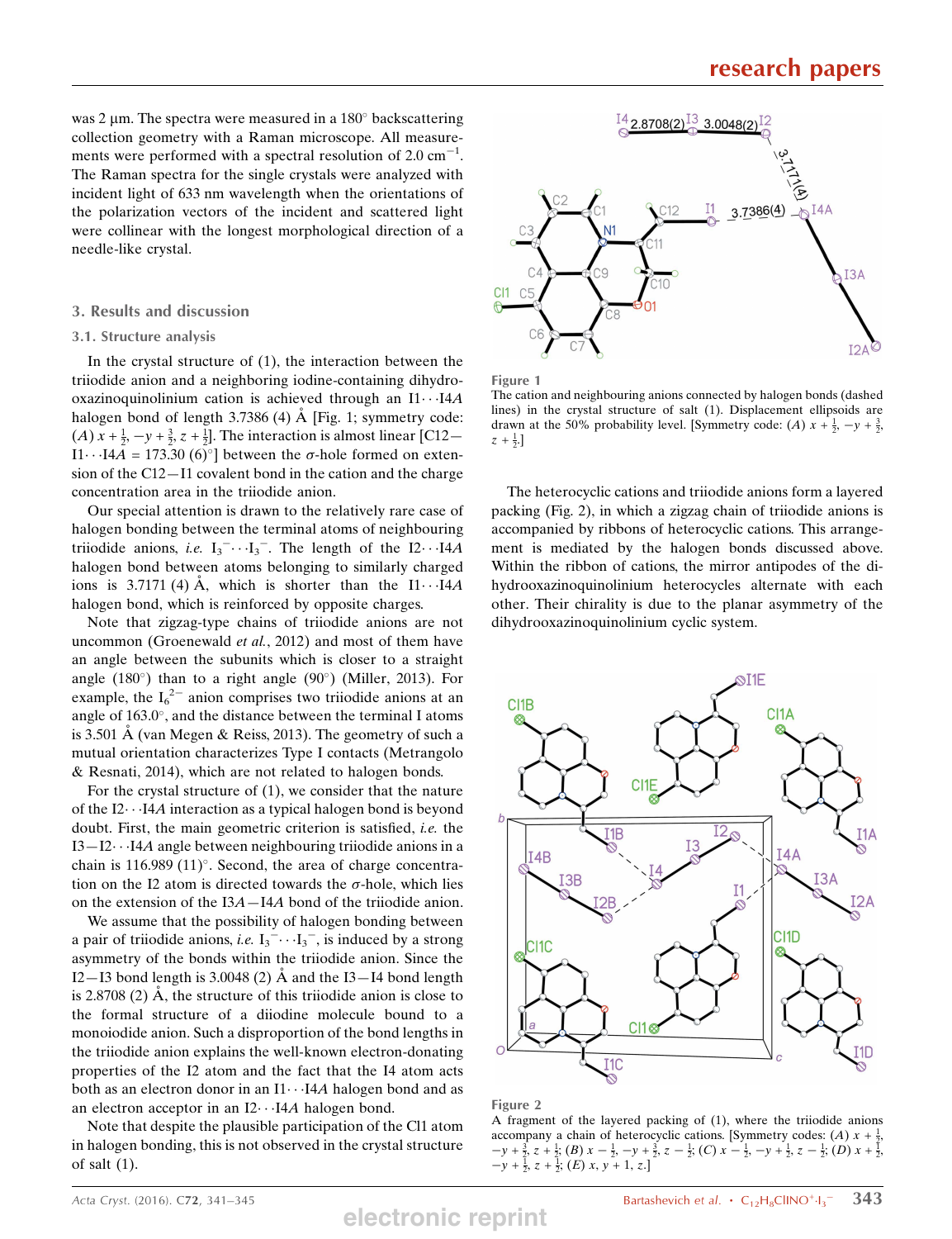#### 3.2. Raman spectra

The Raman spectrum of (1) obtained from the smooth brown single-crystal surface area shows an intense band at 149 cm<sup>-1</sup> (Fig. 3). This band corresponds to the stretching vibration of the I3—I4 bond in the asymmetric triiodide anion. Such a situation is known for extremely asymmetric triiodides, *i.e.*  $[I-I...I]^-$  (Svensson &, Kloo, 2003; Deplano *et al.*, 1999; Ambrosetti et al., 1991). In this case, only the band for bound molecular iodine  $v(I-I)$  appears in the Raman spectrum, while the typical triiodide vibration bands, *i.e.* symmetric  $v_{sym}$ (100–120 cm<sup>-1</sup>) and asymmetric  $v_{\text{asym}}$  (120–140 cm<sup>-1</sup>) iodineiodine vibrations, are not observed.

According to an empirical correlation between the observed wavenumbers and the interatomic  $I \cdots I$  distances for the I3–I4 bond [2.8708 (2)  $\AA$ ], we can expect the vibration band to be in the range  $145-150$  cm<sup>-1</sup> (Arca *et al.*, 2006). It is worth mentioning that the bond length in the title compound is close to the value suggested by Arca et al.  $(2006)$ , i.e.  $\sim$ 2.86 Å, as a criterion for a the boundary between the two types of iodine adducts, namely weak adducts of the  $B \cdots I - I$ type and medium–weak adducts of the B–I–I type, according to the classification of Deplano et al. (1999).

Some of the Raman spectra, obtained for different parts of the single-crystal surface under similar experimental conditions, show a band at 174  $cm^{-1}$  of varying intensity. This band corresponds to the existence of a weakly bound diiodine molecule (Svensson &, Kloo, 2003; Deplano et al., 1999; Yushina *et al.*, 2015). In the polarized spectrum of the single crystal of (I), only the band at 149  $cm^{-1}$  is observed, while the band at 174  $cm^{-1}$  is absent. The latter may thus be the result of triiodide decomposition and the further appearance of the weakly bound diiodine molecule on the surface of the crystal.

#### 3.3. Thermal analysis

The presence of a bound diiodine molecule usually leads to an earlier start to the decomposition process in comparison with corresponding triiodides (van Megen & Reiss, 2013; Yushina et al., 2011, 2013). Such a structural feature also causes the appearance of a separate peak for iodine loss without decomposition of the organic cation. In our case, we observed four stages of decomposition, according to the derivative thermogravimetric (DTG) curve: peak I corresponds to the loss of weakly bound molecular iodine, and peaks II, III and IVare similar to the previously observed data for nearly symmetric triiodides with a tricyclic chalcogenazinolo(ino)quinolinium cation. Peak IV corresponds to the oxidation of an organic cation and is highly exothermic according to the differential scanning calorimetry (DSC) curve.

The single crystal of (1) starts to decompose at a temperature close to the melting point of crystalline iodine; there is a 5% mass loss at 390 K. In the range 396–415 K, there is an endothermic peak on the DSC curve (Fig. 4) coinciding with the first decomposition stage (peak I on the DTG curve; Fig. 4). The temperature range of peak I is similar to the first



Figure 3

The low-frequency region of the Raman spectrum of salt (1).

stage of iodine loss for previously studied compounds exhibiting  $I_3$ <sup>-</sup> $\cdots$ I<sub>2</sub> halogen bonds (Yushina *et al.*, 2011, 2013). The mass loss for the crystal of salt (1) at the first stage of decomposition is 17%, which is twice lower than the expected value for the loss of a diiodine molecule. Thus, we can presume either the loss of  $I_2$  from each triiodide anion or the loss of one I atom per anion. Comparison of our results with previously obtained data has revealed that after the loss of weakly bound iodine there is a stability plateau between peak I and peak II in (1) (Fig. 4), as distinct from polyiodides with an  $I_3^- \cdots I_2$ structure. The observed features of thermal decomposition are in good agreement with the high asymmetry of the triiodide anion, *i.e.*  $[I - I \cdots I]$ <sup>-</sup>. If we assume the loss of one I atom per anion, then the most weakly bound I atom is I2. Note that the band at 174 cm<sup>-1</sup> in some Raman spectra corresponding to weakly bound iodine can be an argument in favour of this hypothesis.



Figure 4

The thermal decomposition of salt (1) at a heating rate of 10 K min<sup>-1</sup> in air.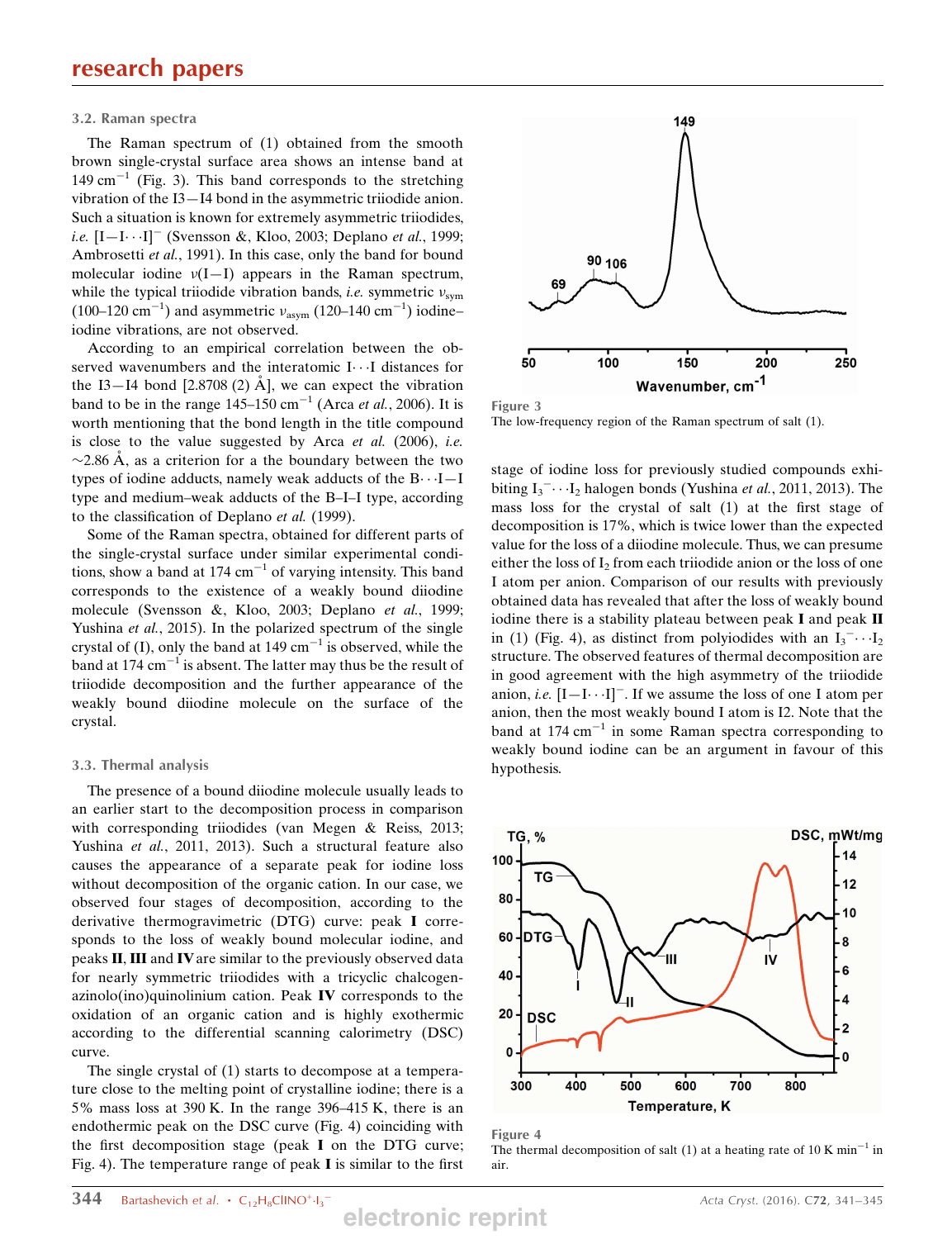#### 4. Conclusion

Analysis of the crystal structure of a new triiodide, (1), reveals two kinds of iodine–iodine halogen bonds, namely between the I atom of the heterocyclic cation and the triiodide anion, which is typical for this class of compounds, and the extremely rare case of a halogen bond between the terminal atoms of neighbouring triiodide anions. Such nontypical halogen bonds are due to the strong disproportion of the iodine–iodine interactions in the triiodide anion.

A characteristic band at  $149 \text{ cm}^{-1}$  in the low-frequency region of the Raman spectrum of (I) definitely shows the existence of the asymmetric triiodide anion. Moreover, the spectra obtained for different regions of the crystal surface show vibrations attributed to weakly bound molecular iodine that can be the product of decomposition processes during sample storage.

An endothermic peak on the DSC curve in the range 396– 415 K corresponds to the first stage of iodine loss from the crystalline state. The thermal decomposition features of (1) have much in common with polyiodides exhibiting  $I_3^- \cdots I_2$ halogen bonds due to the high asymmetry of the iodine–iodine interactions in the triiodide anion. Raman spectroscopic data and thermal analysis have together revealed the properties caused by the existence of relatively weakly bound molecular iodine. These results essentially complement the X-ray diffraction data. Therefore, this study draws attention to chalcogenazinolo(ino)quinolinium triiodides as stable compounds susceptible to gradual iodine release from the crystal due to the unique partnering and combination of iodine– iodine halogen bonds in the considered crystal structure.

#### Acknowledgements

This work has been supported by the Ministry of Education and Science of the Russian Federation. We gratefully acknowledge the beam time obtained at the ChemMatCARS beam line at the Advanced Photon Source, Argonne National Laboratory. The synchrotron radiation XRD studies have been supported by the US Department of Energy, Office of Science (contract No. DEAC0206CH11357). ChemMatCARS Sector 15 is funded by the US National Science Foundation and US Department of Energy (project No. NSF/ CHE0822838). We are grateful to Professor B. A. Kolesov, Nikolaev Institute of Inorganic Chemistry, Russian Academy of Sciences, Novosibirsk, for the opportunity to obtain Raman spectra.

#### References

- Advanced Chemistry Development Inc. (2015). ACD/ChemSketch. Advanced Chemistry Development Inc., Toronto, ON, Canada. http://www.acdlabs.com.
- Ambrosetti, R., Bellucci, G., Bianchini, R., Bigoli, F., Deplano, P., Pellinghelli, M. A. & Trogu, E. F. (1991). J. Chem. Soc. Perkin Trans. 2, pp. 339–347.
- Arca, M., Aragoni, M. C., Devillanova, F. A., Garau, A., Isaia, F., Lippolis, V., Mancini, A. & Verani, G. (2006). Bioinorg. Chem. Appl. pp. 58937-58949.
- Bartashevich, E. V., Nasibullina, S. E., Bol'shakov, O. I. & Tsirelson, V. G. (2015). Struct. Chem. 12, 1–9.
- Bartashevich, E. V., Yushina, I. D., Stash, A. I. & Tsirelson, V. G. (2014). Cryst. Growth Des. 14, 5674–5684.
- Bruker (2013). SAINT, SADABS, APEX2 and SHELXTL. Bruker AXS Inc., Madison, Wisconsin, USA
- Deplano, P., Ferraro, J. R., Mercuri, M. L. & Trogu, E. F. (1999). Coord. Chem. Rev. 188, 71–95.
- Desiraju, G. R., Ho, P. S., Kloo, L., Legon, A. C., Marquardt, R., Metrangolo, P., Politzer, P. A., Resnati, G. & Rissanen, K. (2013). Pure Appl. Chem. 85, 1711-1713.
- Gilday, L. C., Robinson, S. W., Barendt, T. A., Langton, M. J., Mullaney, B. R. & Beer, P. D. (2015). Chem. Rev. 115, 7118-7195.
- Groenewald, F., Esterhuysen, C. & Dillen, J. (2012). Theor. Chem. Acc. 131, article 1281.
- Kim, D. G. (2008). Khim. Geterotsikl. Soedin. 11, 1664–1668.
- Megen, M. van & Reiss, G. J. (2013). Inorganics, 1, 3–13.
- Metrangolo, P., Meyer, F., Pilati, T., Resnati, G. & Terraneo, G. (2008). Angew. Chem. Int. Ed. 47, 6114–6127.
- Metrangolo, P. & Resnati, G. (2014). IUCrJ, 1, 5–7.
- Miller, J. (2013). In Extended Linear Chain Compounds. Berlin: Springer Science & Business Media.
- Punyani, S., Narayana, P., Singh, H. & Vasudevan, P. (2006). J. Sci. Ind. Res. 65, 116–120.
- Sheldrick, G. M. (2008). Acta Cryst. A64, 112–122.
- Sheldrick, G. M. (2015). Acta Cryst. C71, 3–8.
- Svensson, P. H. & Kloo, L. (2003). Chem. Rev. 103, 1649–1684.
- Yushina, I., Bartashevich, E., Zherebtsov, D., Kim, D. & Batalov, V. (2011). Proceedings of the 1st Central and Eastern European Conference on Thermal Analysis and Calorimetry (CEEC–TAC), Craiova, Romania, 7–10 September 2011. Abstracts, p. 388.
- Yushina, I., Batalov, V., Kim, D. & Bartashevich, E. (2013). Proceedings of the 2nd Central and Eastern European Conference on Thermal Analysis and Calorimetry (CEEC–TAC2), Vilnius, Lithuania, 27–30 August 2013. Abstracts, OP1.11, p. 85.
- Yushina, I., Kolesov, B. & Bartashevich, E. (2015). New J. Chem. 39, 6163–6170.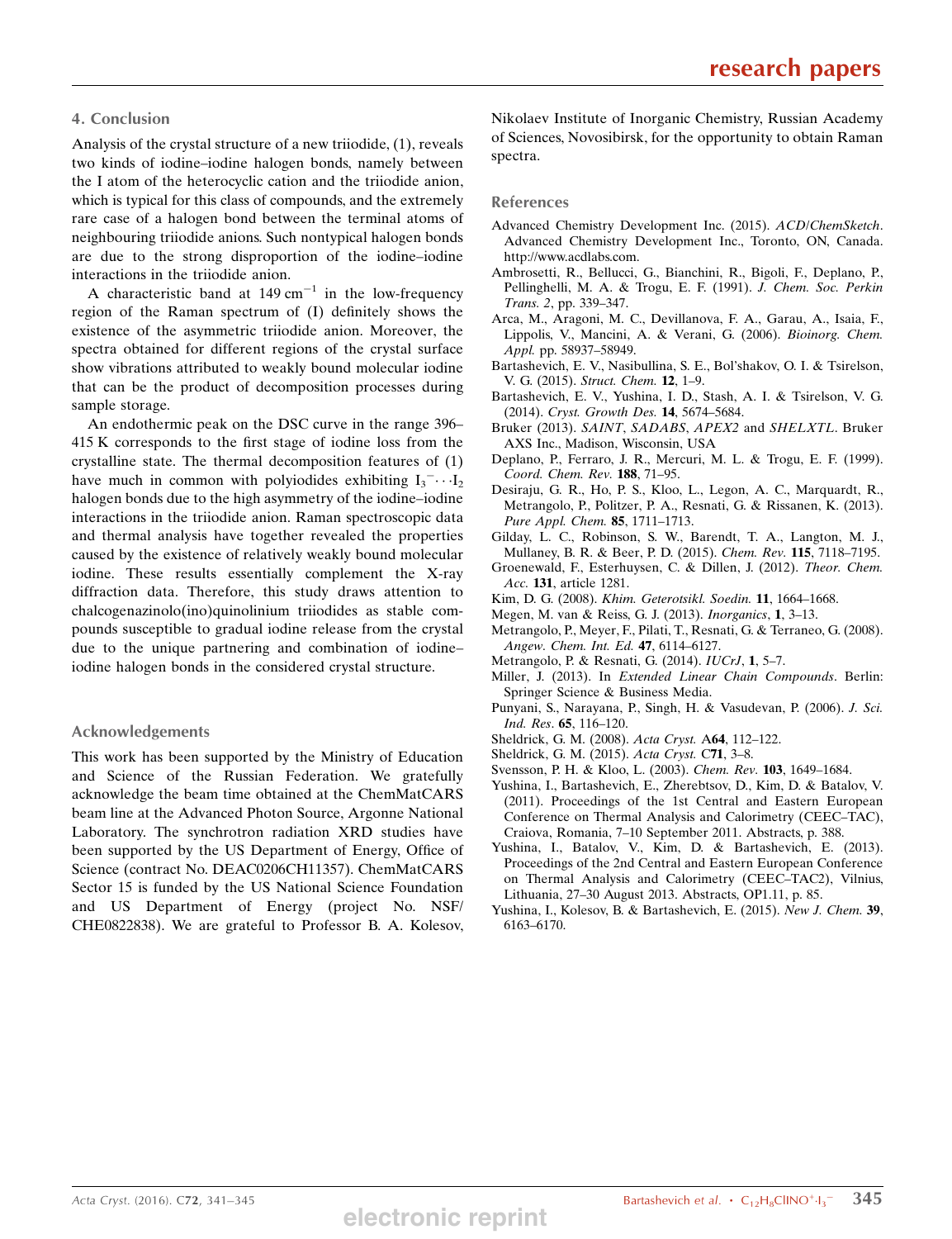# **supporting information**

### *Acta Cryst.* (2016). C**72**, 341-345 [doi:10.1107/S2053229616003934]

**Nontypical iodine–halogen bonds in the crystal structure of (3***E***)-8-chloro-3 iodomethylidene-2,3-dihydro-1,4-oxazino[2,3,4-***ij***]quinolin-4-ium triiodide**

### **E. V. Bartashevich, V. I. Batalov, I. D. Yushina, A. I. Stash and Y. S. Chen**

**Computing details** 

Data collection: *APEX2* (Bruker, 2013); cell refinement: *SAINT* (Bruker, 2013); data reduction: *SAINT* (Bruker, 2013); program(s) used to solve structure: *SHELXS97* (Sheldrick, 2008); program(s) used to refine structure: *SHELXL2013* (Sheldrick, 2015); molecular graphics: *SHELXTL* (Bruker, 2013) and *ACD*/*ChemSketch* (Advanced Chemistry Development Inc., 2015); software used to prepare material for publication: *SHELXTL* (Bruker, 2013).

**(3***E***)-8-Chloro-3-iodomethylidene-2,3-dihydro-1,4-oxazino[2,3,4-***ij***]quinolin-4-ium triiodide** 

| Crystal data                                   |                                                                         |
|------------------------------------------------|-------------------------------------------------------------------------|
| $C_{12}H_8CIINO+I_3^-$                         | $F(000) = 1296$                                                         |
| $M_r = 725.24$                                 | $D_x = 2.889$ Mg m <sup>-3</sup>                                        |
| Monoclinic, $P2_1/n$                           | Synchrotron radiation, $\lambda = 0.41328$ Å                            |
| $a = 7.6227(2)$ Å                              | Cell parameters from 9796 reflections                                   |
| $b = 13.9464$ (4) Å                            | $\theta$ = 2.3–17.2°                                                    |
| $c = 16.0161(4)$ Å                             | $\mu = 1.75$ mm <sup>-1</sup>                                           |
| $\beta$ = 101.6439 (7) <sup>o</sup>            | $T = 100 \text{ K}$                                                     |
| $V = 1667.62(8)$ Å <sup>3</sup>                | Prism, brown                                                            |
| $Z = 4$                                        | $0.04 \times 0.03 \times 0.01$ mm                                       |
| Data collection                                |                                                                         |
| <b>Bruker APEXII CCD</b>                       | 45635 measured reflections                                              |
| diffractometer                                 | 5066 independent reflections                                            |
| Radiation source: Advanced photon source       | 4500 reflections with $I > 2\sigma(I)$                                  |
| Diamond (111) monochromator                    | $R_{\rm int} = 0.048$                                                   |
| $\varphi$ -scan                                | $\theta_{\text{max}} = 17.2^{\circ}, \theta_{\text{min}} = 1.5^{\circ}$ |
| Absorption correction: multi-scan              | $h = -10 \rightarrow 10$                                                |
| (SADABS; Bruker, 2013)                         | $k = -19 \rightarrow 19$                                                |
| $T_{\min}$ = 0.842, $T_{\max}$ = 0.955         | $l = -22 \rightarrow 20$                                                |
| Refinement                                     |                                                                         |
| Refinement on $F^2$                            | Secondary atom site location: difference Fourier                        |
| Least-squares matrix: full                     | map                                                                     |
| $R[F^2 > 2\sigma(F^2)] = 0.016$                | Hydrogen site location: inferred from                                   |
| $wR(F^2) = 0.035$                              | neighbouring sites                                                      |
| $S = 1.04$                                     | H-atom parameters constrained                                           |
| 5066 reflections                               | $w = 1/[\sigma^2(F_0^2) + (0.0066P)^2 + 1.3647P]$                       |
| 172 parameters                                 | where $P = (F_o^2 + 2F_c^2)/3$                                          |
| 0 restraints                                   | $(\Delta/\sigma)_{\text{max}} = 0.002$                                  |
| Primary atom site location: difference Fourier | $\Delta\rho_{\text{max}} = 0.59$ e Å <sup>-3</sup>                      |
| map                                            | $\Delta\rho_{\rm min} = -0.52$ e Å <sup>-3</sup>                        |
|                                                |                                                                         |

## **electronic reprint**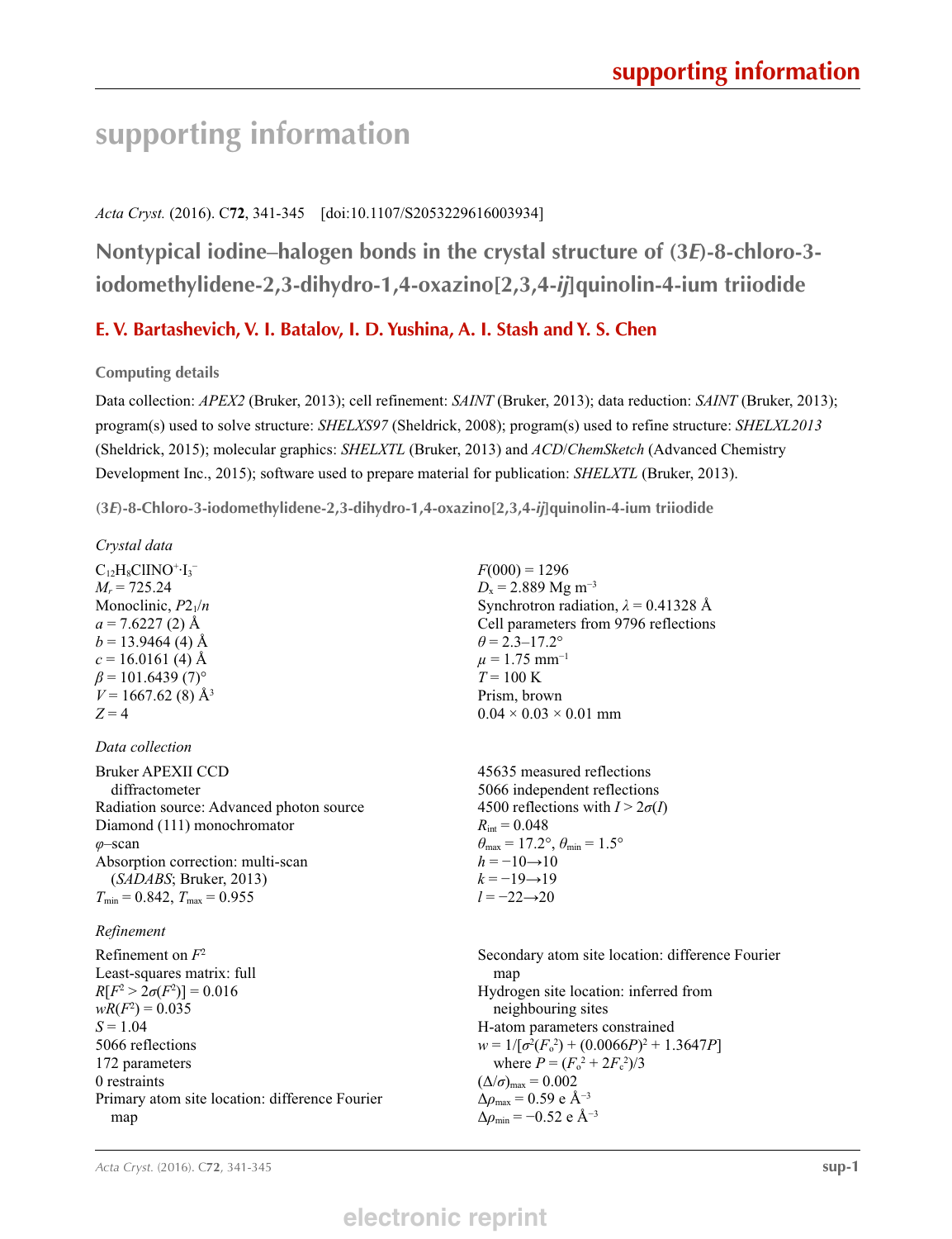#### *Special details*

**Experimental**. The crystal was cooled to 100 (2) K using the Cryojet N2 cold stream. The data collection was performed in *φ*-scan mode using steps of 0.5° and with fixed *ω* and *χ* angles.

**Geometry**. All e.s.d.'s (except the e.s.d. in the dihedral angle between two l.s. planes) are estimated using the full covariance matrix. The cell e.s.d.'s are taken into account individually in the estimation of e.s.d.'s in distances, angles and torsion angles; correlations between e.s.d.'s in cell parameters are only used when they are defined by crystal symmetry. An approximate (isotropic) treatment of cell e.s.d.'s is used for estimating e.s.d.'s involving l.s. planes.

|                | $\boldsymbol{x}$ | $\mathcal{Y}$ | $\boldsymbol{Z}$ | $U_{\rm iso}*/U_{\rm eq}$ |  |
|----------------|------------------|---------------|------------------|---------------------------|--|
| $_{\rm II}$    | 0.66498(2)       | 0.62361(2)    | 0.89967(2)       | 0.01440(3)                |  |
| 12             | 0.73791(2)       | 0.93112(2)    | 0.88024(2)       | 0.01641(3)                |  |
| I3             | 0.56775(2)       | 0.82664(2)    | 0.72026(2)       | 0.01462(3)                |  |
| I4             | 0.41517(2)       | 0.71760(2)    | 0.57124(2)       | 0.01730(4)                |  |
| C11            | 0.31958(7)       | 0.08762(4)    | 0.56172(3)       | 0.01759(10)               |  |
| 01             | 0.5294(2)        | 0.31342(10)   | 0.87713(9)       | 0.0146(3)                 |  |
| N1             | 0.3789(2)        | 0.40884(12)   | 0.72295(11)      | 0.0122(3)                 |  |
| C1             | 0.2998(3)        | 0.45397(14)   | 0.65133(13)      | 0.0151(4)                 |  |
| H1             | 0.2873           | 0.5217        | 0.6516           | $0.018*$                  |  |
| C2             | 0.2358(3)        | 0.40311(15)   | 0.57665(14)      | 0.0166(4)                 |  |
| H2             | 0.1778           | 0.4360        | 0.5267           | $0.020*$                  |  |
| C <sub>3</sub> | 0.2567(3)        | 0.30512(15)   | 0.57515(14)      | 0.0153(4)                 |  |
| H <sub>3</sub> | 0.2150           | 0.2705        | 0.5239           | $0.018*$                  |  |
| C4             | 0.3397(3)        | 0.25623(14)   | 0.64956(13)      | 0.0117(4)                 |  |
| C <sub>5</sub> | 0.3740(3)        | 0.15615(14)   | 0.65342(13)      | 0.0138(4)                 |  |
| C6             | 0.4558(3)        | 0.11316(14)   | 0.72781(14)      | 0.0172(4)                 |  |
| H <sub>6</sub> | 0.4793           | 0.0462        | 0.7286           | $0.021*$                  |  |
| C7             | 0.5055(3)        | 0.16687(14)   | 0.80322(14)      | 0.0166(4)                 |  |
| H7             | 0.5597           | 0.1356        | 0.8547           | $0.020*$                  |  |
| C8             | 0.4766(3)        | 0.26435(14)   | 0.80322(13)      | 0.0129(4)                 |  |
| C9             | 0.3973(3)        | 0.30951(14)   | 0.72569(12)      | 0.0110(3)                 |  |
| C10            | 0.4431(3)        | 0.40542(14)   | 0.87812(13)      | 0.0140(4)                 |  |
| H101           | 0.5007           | 0.4417        | 0.9295           | $0.017*$                  |  |
| H102           | 0.3154           | 0.3961        | 0.8803           | $0.017*$                  |  |
| C11            | 0.4574(3)        | 0.46079(14)   | 0.79981(13)      | 0.0122(4)                 |  |
| C12            | 0.5393(3)        | 0.54442(14)   | 0.79424(13)      | 0.0137(4)                 |  |
| H12            | 0.5404           | 0.5692        | 0.7391           | $0.016*$                  |  |
|                |                  |               |                  |                           |  |

*Fractional atomic coordinates and isotropic or equivalent isotropic displacement parameters (Å2 )*

*Atomic displacement parameters (Å2 )*

|                 | $U^{11}$   | $I^{22}$   | $I^{\beta 3}$ | $I^{12}$       | $I/I^3$     | $U^{23}$       |
|-----------------|------------|------------|---------------|----------------|-------------|----------------|
| $\overline{11}$ | 0.01625(7) | 0.01324(6) | 0.01395(6)    | $-0.00313(5)$  | 0.00358(5)  | $-0.00033(5)$  |
| 12              | 0.01699(7) | 0.01690(6) | 0.01509(7)    | 0.00253(5)     | 0.00264(5)  | $-0.00017(5)$  |
| 13              | 0.01396(6) | 0.01403(6) | 0.01650(7)    | 0.00317(5)     | 0.00456(5)  | 0.00226(5)     |
| I4              | 0.02154(7) | 0.01424(6) | 0.01651(7)    | 0.00171(5)     | 0.00477(6)  | 0.00024(5)     |
| C <sub>11</sub> | 0.0181(2)  | 0.0159(2)  | 0.0182(2)     | $-0.00220(18)$ | 0.00227(19) | $-0.00602(18)$ |
| O <sub>1</sub>  | 0.0193(7)  | 0.0118(6)  | 0.0118(7)     | 0.0022(5)      | 0.0013(6)   | 0.0010(5)      |

*Acta Cryst.* (2016). C**72**, 341-345 **sup-2**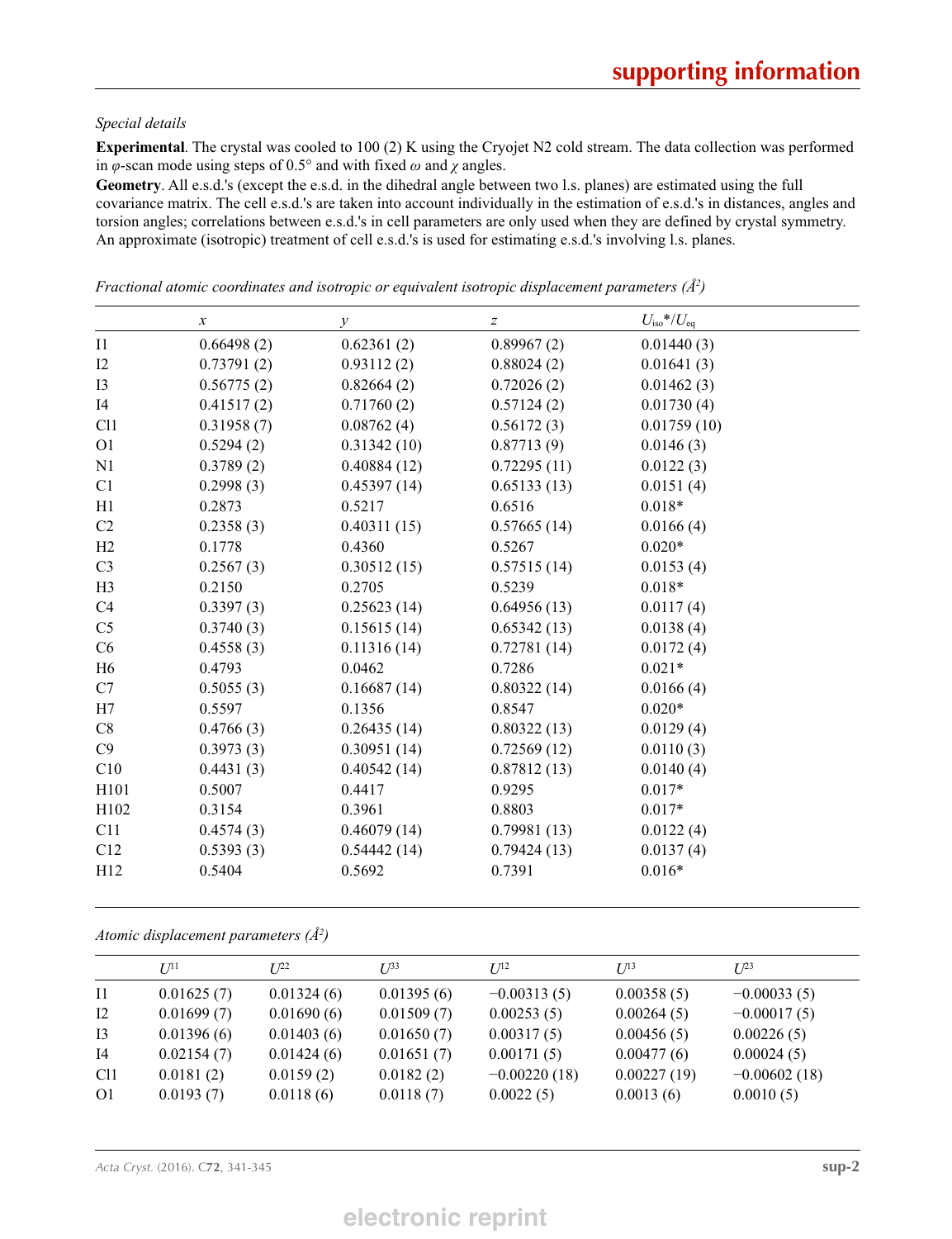# **supporting information**

| N <sub>1</sub> | 0.0136(8)  | 0.0117(7) | 0.0114(8)  | $-0.0001(6)$ | 0.0033(6) | 0.0008(6)    |
|----------------|------------|-----------|------------|--------------|-----------|--------------|
| C1             | 0.0169(9)  | 0.0137(8) | 0.0145(9)  | 0.0020(7)    | 0.0024(8) | 0.0026(7)    |
| C <sub>2</sub> | 0.0173(10) | 0.0192(9) | 0.0128(9)  | 0.0016(8)    | 0.0017(8) | 0.0022(8)    |
| C <sub>3</sub> | 0.0133(9)  | 0.0192(9) | 0.0135(9)  | $-0.0011(8)$ | 0.0025(8) | $-0.0016(8)$ |
| C4             | 0.0089(8)  | 0.0133(8) | 0.0135(9)  | $-0.0014(7)$ | 0.0034(7) | $-0.0002(7)$ |
| C <sub>5</sub> | 0.0131(9)  | 0.0129(8) | 0.0163(9)  | $-0.0023(7)$ | 0.0050(8) | $-0.0036(7)$ |
| C <sub>6</sub> | 0.0189(10) | 0.0110(8) | 0.0218(11) | $-0.0008(7)$ | 0.0040(9) | 0.0012(8)    |
| C7             | 0.0191(10) | 0.0142(9) | 0.0161(10) | 0.0014(8)    | 0.0030(8) | 0.0030(7)    |
| C8             | 0.0123(8)  | 0.0126(8) | 0.0137(9)  | $-0.0008(7)$ | 0.0023(7) | 0.0010(7)    |
| C9             | 0.0102(8)  | 0.0114(8) | 0.0119(9)  | 0.0007(7)    | 0.0033(7) | 0.0003(7)    |
| C10            | 0.0158(9)  | 0.0116(8) | 0.0148(9)  | 0.0001(7)    | 0.0040(8) | 0.0000(7)    |
| C11            | 0.0135(9)  | 0.0117(8) | 0.0112(8)  | 0.0007(7)    | 0.0018(7) | 0.0020(7)    |
| C12            | 0.0151(9)  | 0.0128(8) | 0.0133(9)  | $-0.0009(7)$ | 0.0032(8) | $-0.0010(7)$ |
|                |            |           |            |              |           |              |

*Geometric parameters (Å, º)*

| $I1-C12$        | 2.082(2)    | $C3-H3$            | 0.9500      |
|-----------------|-------------|--------------------|-------------|
| $I2-I3$         | 3.0048(2)   | $C4 - C5$          | 1.419(3)    |
| $I3-I4$         | 2.8708(2)   | $C4 - C9$          | 1.420(3)    |
| $Cl1-C5$        | 1.731(2)    | $C5-C6$            | 1.367(3)    |
| $O1-C8$         | 1.356(2)    | $C6-C7$            | 1.407(3)    |
| $O1 - C10$      | 1.443(2)    | $C6 - H6$          | 0.9500      |
| $N1 - C1$       | 1.340(3)    | $C7-C8$            | 1.377(3)    |
| $N1 - C9$       | 1.392(2)    | $C7 - H7$          | 0.9500      |
| $N1 - C11$      | 1.450(3)    | $C8 - C9$          | 1.414(3)    |
| $C1 - C2$       | 1.391(3)    | $C10 - C11$        | 1.496(3)    |
| $Cl-H1$         | 0.9500      | $C10 - H101$       | 0.9900      |
| $C2-C3$         | 1.377(3)    | $C10 - H102$       | 0.9900      |
| $C2-H2$         | 0.9500      | $C11 - C12$        | 1.334(3)    |
| $C3-C4$         | 1.408(3)    | $C12 - H12$        | 0.9500      |
| $I4 - I3 - I2$  | 176.897(6)  | $C7-C6-H6$         | 119.6       |
| $C8 - O1 - C10$ | 113.73(15)  | $C8-C7-C6$         | 120.67(19)  |
| $C1 - N1 - C9$  | 121.30(17)  | $C8-C7-H7$         | 119.7       |
| $Cl-M1-C11$     | 121.96(17)  | $C6-C7-H7$         | 119.7       |
| $C9 - N1 - C11$ | 116.66(16)  | $O1 - C8 - C7$     | 118.60(18)  |
| $N1-C1-C2$      | 121.02(19)  | $O1 - C8 - C9$     | 122.72(17)  |
| $N1-C1-H1$      | 119.5       | $C7 - C8 - C9$     | 118.66 (19) |
| $C2-C1-H1$      | 119.5       | $N1-C9-C8$         | 119.55(17)  |
| $C3-C2-C1$      | 119.96 (19) | $N1-C9-C4$         | 118.81(17)  |
| $C3-C2-H2$      | 120.0       | $C8-C9-C4$         | 121.62(18)  |
| $C1-C2-H2$      | 120.0       | $O1 - C10 - C11$   | 109.83(17)  |
| $C2-C3-C4$      | 119.99 (19) | $O1 - C10 - H101$  | 109.7       |
| $C2-C3-H3$      | 120.0       | $C11 - C10 - H101$ | 109.7       |
| $C4-C3-H3$      | 120.0       | $O1 - C10 - H102$  | 109.7       |
| $C3-C4-C5$      | 124.10(19)  | $C11 - C10 - H102$ | 109.7       |
| $C3-C4-C9$      | 118.81(18)  | H101-C10-H102      | 108.2       |
| $C5-C4-C9$      | 117.08(18)  | $C12 - C11 - N1$   | 119.93 (18) |
|                 |             |                    |             |